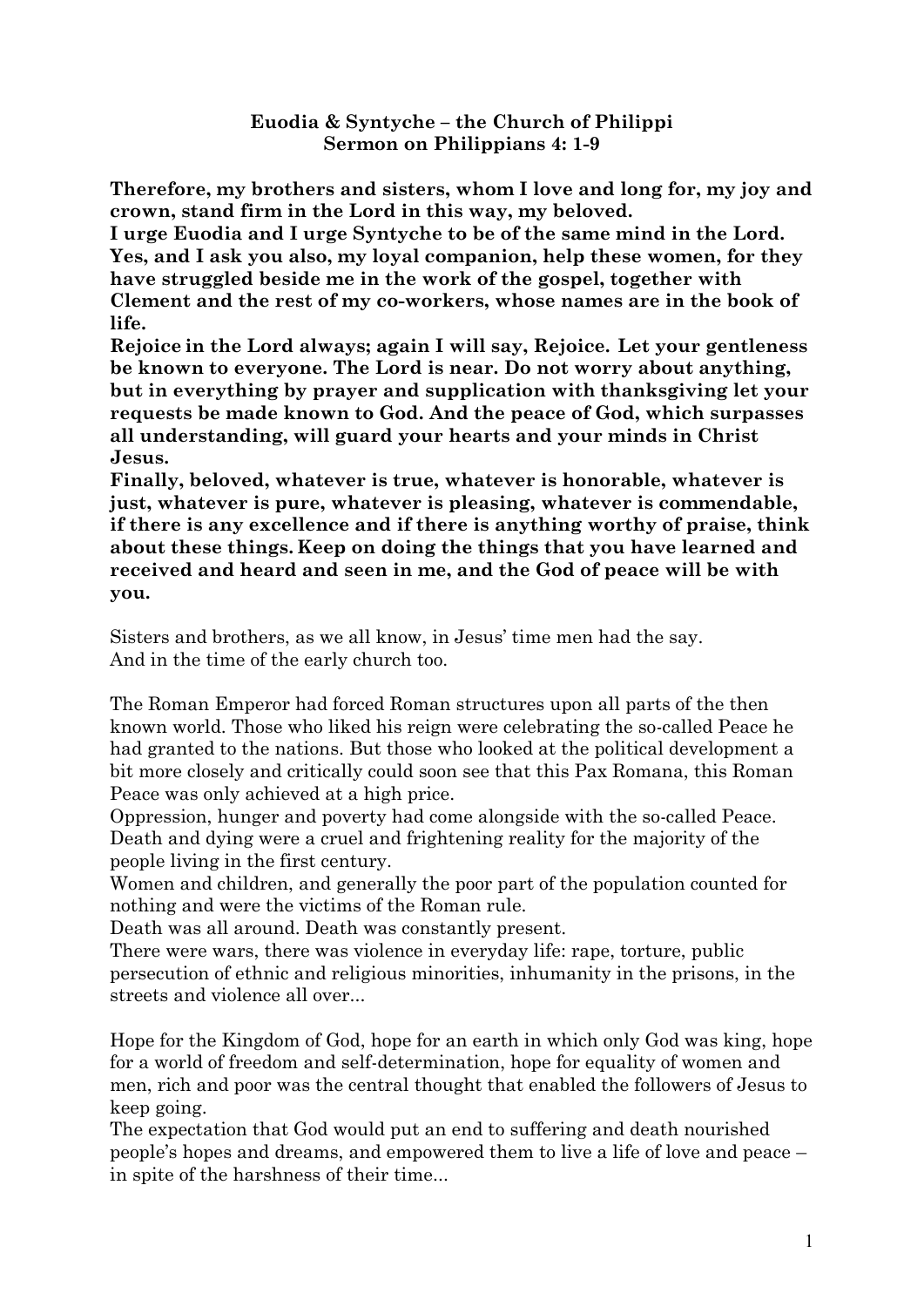The early Christians lived in a male and power dominated society. But the message Christ, and later his apostles brought to the people was a different one. We don't always see it at first glance, sometimes we have to explore and search a bit. When we look at the early Christian leadership just quickly, we see: twelve male disciples, the apostle Paul became extremely influential, and men were noted as co-workers of Paul.

Over centuries readers of the Bible presumed that the early church – struggling to survive in the male-dominated, patriarchal society of the Roman Empire forbade or suppressed female leadership.

(Such an assumption is understandable when one reads a text like "Women should be silent in the churches. For they are not permitted to speak, but should be subordinate, as the law also says.‖ [1Cor 14:34:](https://www.bibleodyssey.org/lightbox-bible-passage.aspx?passage=1Cor+14%3a34) There is some debate about whether or not Paul actually wrote this particular part of 1 Corinthians. There are others who would argue that Paul was dealing with a specific problem in one church and that he was not making a universal declaration. Nevertheless, early Christian leaders like Paul sometimes appear to assent to, if not reinforce, male authority, as we find in the so-called [household](https://www.bibleodyssey.org/en/places/related-articles/women-leaders-at-philippian-church)  [codes](https://www.bibleodyssey.org/en/places/related-articles/women-leaders-at-philippian-church) in the [New Testament,](https://www.bibleodyssey.org/en/places/related-articles/women-leaders-at-philippian-church) where wives are encouraged to submit to their husbands (see, for example, [Col 3:18-4:1\)](https://www.bibleodyssey.org/lightbox-bible-passage.aspx?passage=Col+3%3a18-4%3a1).)

However, in this regard our sermon text today shows us a different world. The church in Philippi, located in present-day Greece, is unusual and perhaps illuminating. Here we seem to be a bit closer to thoughts and visions of equality, peace and justice… No appalling poverty, no oppression of women, no neglect of the poor…

But let's explore a bit and find out about this young Christian church. It all begins with Luke's report of Paul's initial [missionary](https://www.bibleodyssey.org/en/places/related-articles/women-leaders-at-philippian-church) work in Philippi. We learn that he went to look for a "place of prayer" and stumbled across a gathering of women [\(Acts 16:13\)](https://www.bibleodyssey.org/lightbox-bible-passage.aspx?passage=Acts+16%3a13).

One woman named Lydia, a merchant from Thyatira, heard Paul's [good](https://www.bibleodyssey.org/en/places/related-articles/women-leaders-at-philippian-church) news of Jesus with great joy, and she and her whole household were baptized.

While Paul's letter to the Philippians at which we look today, does not mention Lydia, Paul does refer to two other women: Euodia and Syntyche. Paul expresses to the whole church his concern that these women are experiencing some kind of conflict and he commends both of them as women who have "struggled beside me in the work of the gospel". The nature of their work and how they were connected to Paul is not mentioned, but certainly they were both prominent figures in the church.

The fact that Paul begins his letter by addressing "bishops and deacons" alongside the rest of the church  $(Phil 1:1-2)$  may give us a clue concerning this situation with, and the position of, Euodia and Syntyche. Were they both ―bishops‖, - today we might call them pastors in charge or superintendents or chair women of the district or whatever - ?

What we know for sure: these women were not only respected in this church but were commended and considered equal co-workers of the apostle.

Paul names Euodia and Syntyche in just two verses, he gives us a glimpse into the value and significance of their ministries.

**―I urge Euodia and I urge Syntyche to think the same thing in the Lord. Indeed, I ask you, my loyal friend to help them—these women who have contended together with me in the cause of the Gospel, along with**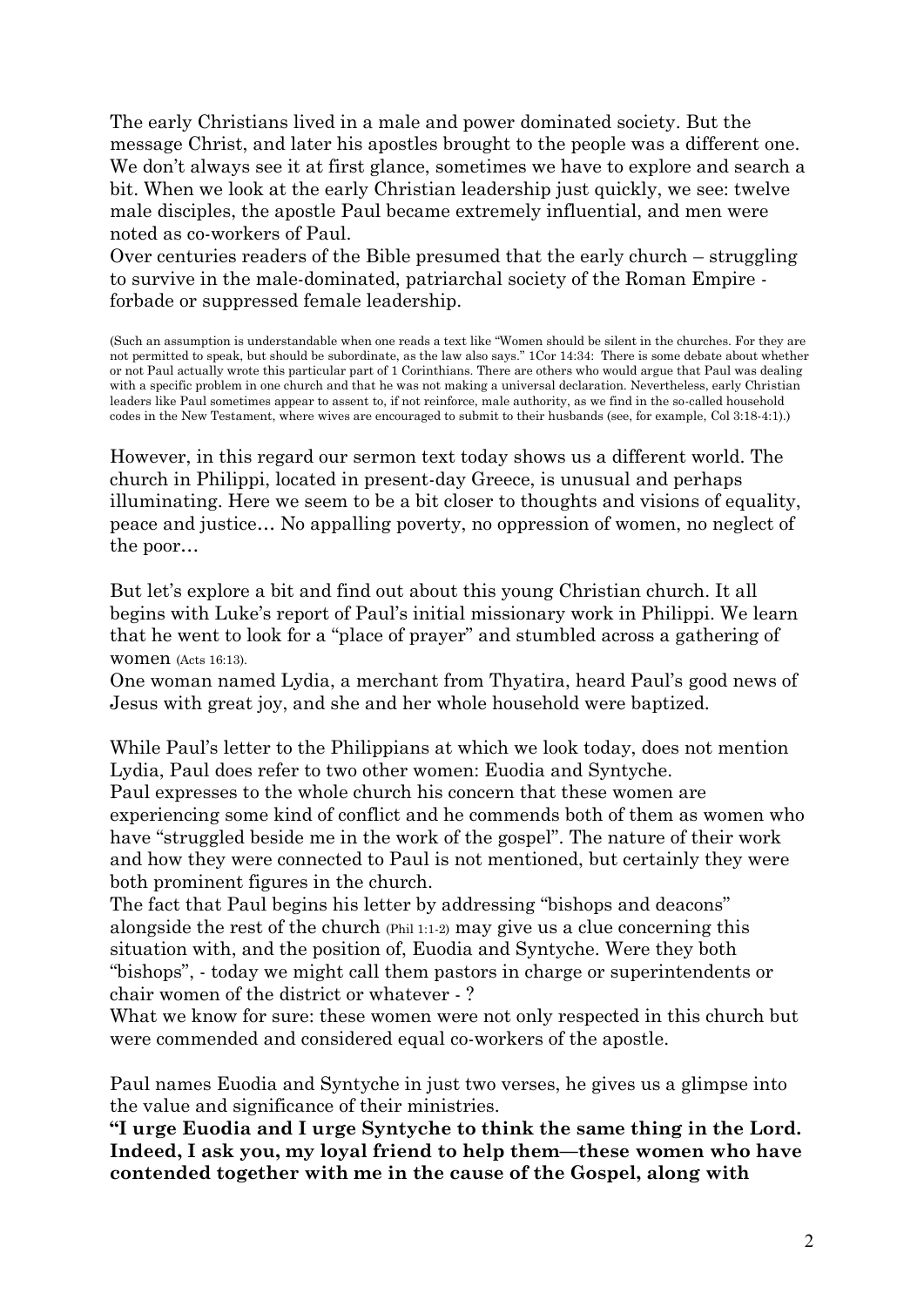## **Clement and the rest of my co-workers, whose names are in the book of**  life."

When he describes the ministry of Euodia and Syntyche, Paul uses a couple of the same terms he had applied previously to Timothy and Epaphroditus (ch 2:19ff). For instance, Paul writes that Euodia and Syntyche had contended together with him "in the Gospel". Earlier in the letter, Paul had described Timothy as someone who had served with him "in the Gospel". .Furthermore, Paul goes on to refer to Euodia and Syntyche as his "co-workers". Earlier, Paul had referred to Epaphroditus as his "co-worker". So, according to Paul, the ministries of the women Euodia and Syntyche were comparable to the ministries of the men Timothy and Epaphroditus.

Let's explore a bit further, and find out what a great man of the ancient church wrote about Euodia and Syntyche:

The 4th century Bishop John Chrysostom (c. 349-407) believed that Euodia and Syntyche were leading women in the Philippian church, and he compared them to [Phoebe, a woman minister, i](http://margmowczko.com/equality-and-gender-issues/was-phoebe-a-deacon-of-the-church-in-cenchrea-part-1/)n the church at Cenchrea who we come across in the letter to the Romans.

Bishop John Chrysostom wrote:

―These women, Euodia and Syntyche, seem to me to be the chiefs of the Church which was there, and Paul commends them to some notable man whom he calls his "loyal companion"; Paul commends them to him, as to a fellow-worker, and a colleague, and brother, and companion, as he does in the Epistle to the Romans, when he says, "I commend to you Phoebe our sister, who is a minister of the church at Cenchrea"."

Two present time historians write about the time of Paul's letter to the people in Philippi:

―It was not unusual for women to have leading roles in Philippi. Philippi was the chief city of Macedonia and it has been well documented that Macedonian women enjoyed greater freedoms, rights and powers than many other women of that time.

If Macedonia produced perhaps the most competent group of men the world had yet seen, the women were in all respects the men's counterparts; they played a large part in affairs, received envoys and obtained concessions for them from their husbands, built temples, founded cities, engaged soldiers, commanded armies, held fortresses, and acted on occasion as rulers.‖ (W. Tarn and G.T. Griffith, *Hellenistic Civilisation*)

…sounds a bit like a hymn on women's liberation and equality…

## William Barclay, one of the most well-known writers of Bible commentaries, writes:

―We can see this freedom of women even in the narrative in Acts of Paul's work in Macedonia. In Philippi, Paul's first contact was with the meeting for [prayer by a](http://margmowczko.com/equality-and-gender-issues/lydia-and-the-place-of-prayer-at-philippi/)  [riverside,](http://margmowczko.com/equality-and-gender-issues/lydia-and-the-place-of-prayer-at-philippi/) and he spoke to the women gathered there. Lydia was obviously a leading figure in Philippi. In Thessalonica, many of the chief women were won for Christianity, and the same thing happened at Berea. …it is well worth remembering, when we are thinking of the place of women in the early church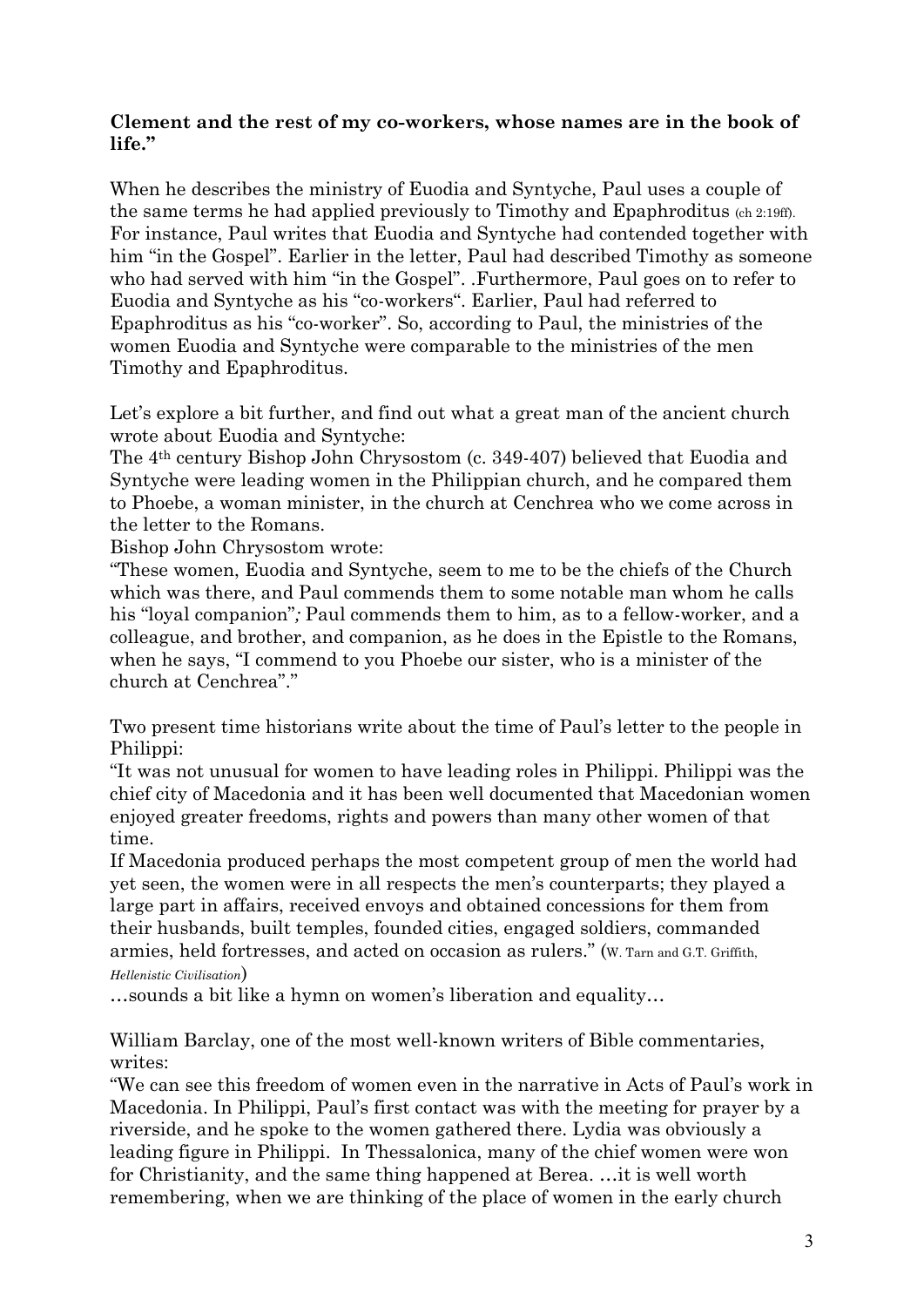and of Paul's attitude to them, that in the Macedonian churches they clearly had a leading place."

In today's text Paul urged Euodia and he urged Syntyche to, literally, "think the same thing". They were his friends and valued colleagues, influential members of the Philippian church and Paul urges them to work together.

―Think the same thing‖ are the key words in the letter to the Philippians. In verses preceding our text, Paul had been encouraging people to have the same thinking as himself, that of reaching out for their faith. It could be that he is saying, "I encourage Euodia and I encourage Syntyche to have the same thinking in the Lord, that of aspiring to spiritual maturity and perfection."

Bishop Chrysostom did not see any sign of a quarrel in Paul's plea to Euodia and Syntyche; he saw only praise and wrote: "Do you see how great a testimony Paul bears to their virtue?"

In the New Testament there are many examples of women who were involved in significant gospel ministry, some as leaders. Even though these women—women such as Euodia and Syntyche—are mentioned briefly, they do serve as valid, biblical role models for women in ministry today.

But this is not the only theme our Bible text offers to us.

There is this issue about the role of the women. But there is also a suggestion of how to work together, and a promise of what will happen when they all, men and women alike, think the same thing.

**―Rejoice in the Lord always; again I will say, Rejoice. Let your gentleness be known to everyone. The Lord is near. Do not worry about anything, but in everything by prayer and supplication with thanksgiving let your requests be made known to God. And the peace of God, which surpasses all understanding, will guard your hearts and your minds in Christ Jesus.‖**

And finally there is the promise of God's peace for all of them, if they only try and succeed in living in harmony. The peace of God which surpasses all understanding…

In the Bible, the word translated as peace has rich connotations of reconciliation, wholeness, health, and unity. And even greater peace comes, when reconciliation, wholeness, health, and unity are not only experienced by individuals but in community!

"Keep on doing the good things Jesus has taught us," Paul seems to say, and there will be a life for all of us in justice, in peace, in equality and in happiness."

Oppression, inequality and poverty were real.

Death and dying were a cruel and frightening reality for the majority of the people.

Women and children, and generally the poor part of the population counted for nothing.

Death was all around. Death was constantly present… but they knew of a different world.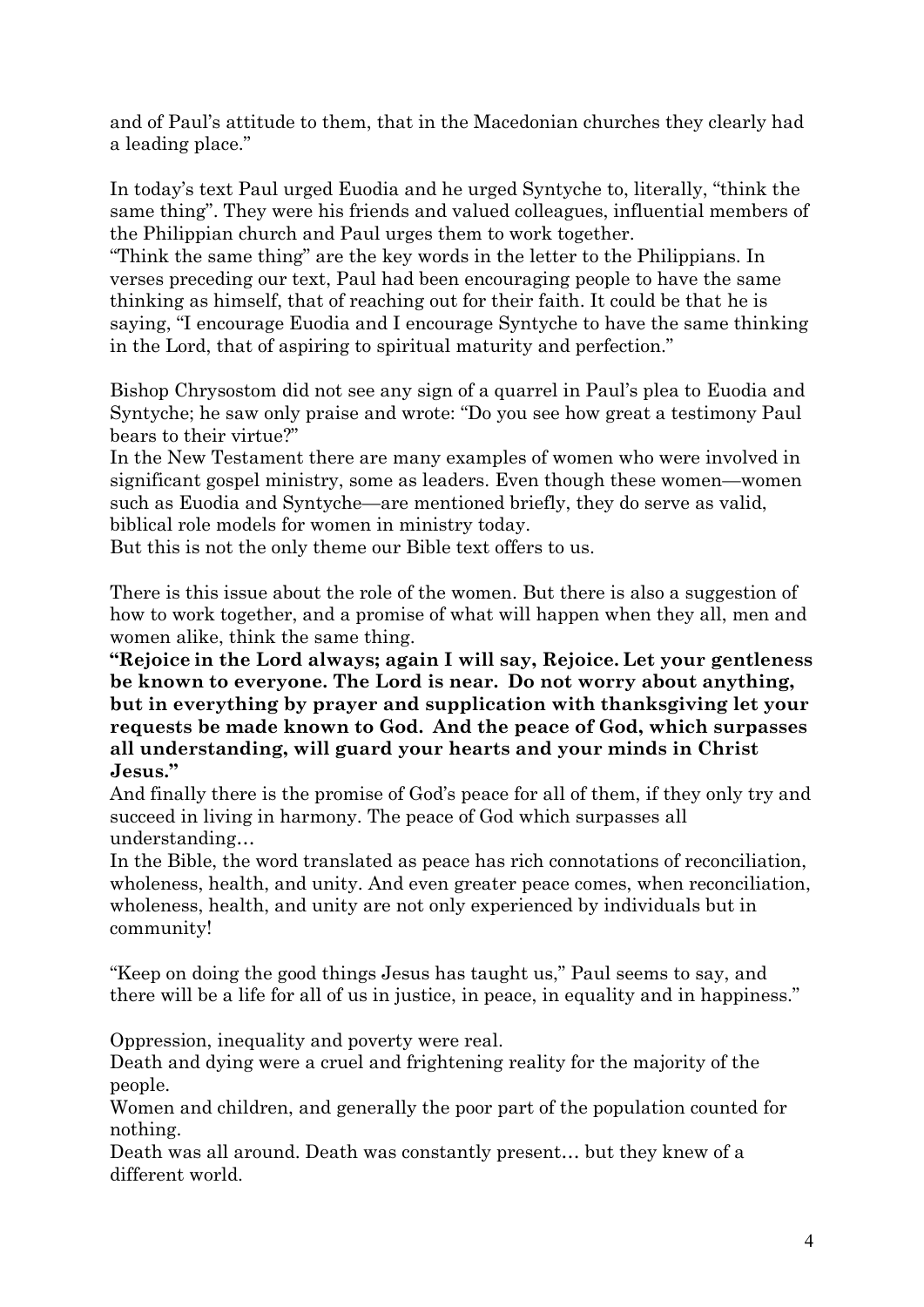The liberation of women would bring along changes everywhere: politics will change, economies and education systems will change, culture, literature, poetry, books, music, arts – everything will change…

A small beginning had taken place in the faith community of Philippi. And it would spread out and win over more and more people.

They only had to be "thinking and working on the same thing", stick together and strengthen and encourage each other.

The letter to the church in Philippi is showing to the people then and to us now that living a life of faith is always a work in progress. Good things begin, and eventually they will spread and win.

But many aspects of life, especially of faith life cannot be rushed.

Spiritual growth is no different than physical growth; both require time and patience.

And when we experience growth it is not always easy to detect. Progress sometimes seams meagre. Change does not come along as fast as we wish it did. Perhaps that is why Christians have often been called a pilgrim people. Our lives reflect the process of God's work more than any polished final product.

The apostle Paul invites people to see the small moments, the instant little growths and changes… He knows so well that his message is counter-cultural, in other words is not supporting the status quo of a society but calling people out to work for the significant changes which the world needs.

In that, he reminds people to be patient because the realisation of the visions we have for our life and the lives of those who live after us, will not come all at once. It takes time, and there are fall backs. Achievements can turn or disappear: the liberation of women, the fair distribution of the world's goods, the peace we all hope for… They all take time.

They took time then, and they take time today.

We can do our very best, but we are all humans, and in many respects we remain beginners: beginners of hope, of faith, of freedom… We will probably never be perfect, but we can try to be excellent.

Paul encourages us to press on and not to give up. He emphasizes that Christian maturity is a process of cooperating with God's presence in our lives and with the people he sends us along the way. Both, together, give us the power to lead, to think the same thing, work towards the same goal, and to be a good example to those around us.

Philippi to Paul was an exceptionally well working, just community. And he encourages them over and over again to hold together, to carry on and to never give up.

The message of the letter to the Philippians is one of patience and hope. The world has undergone many changes. It will change in the future too. And God needs us to work alongside each other in unity to make the necessary changes for God's kingdom flourish.

Paul wants to inspire then and now. He invites us to a life in deep participation with the God who seeks to join us in our efforts to live a life of justice, peace and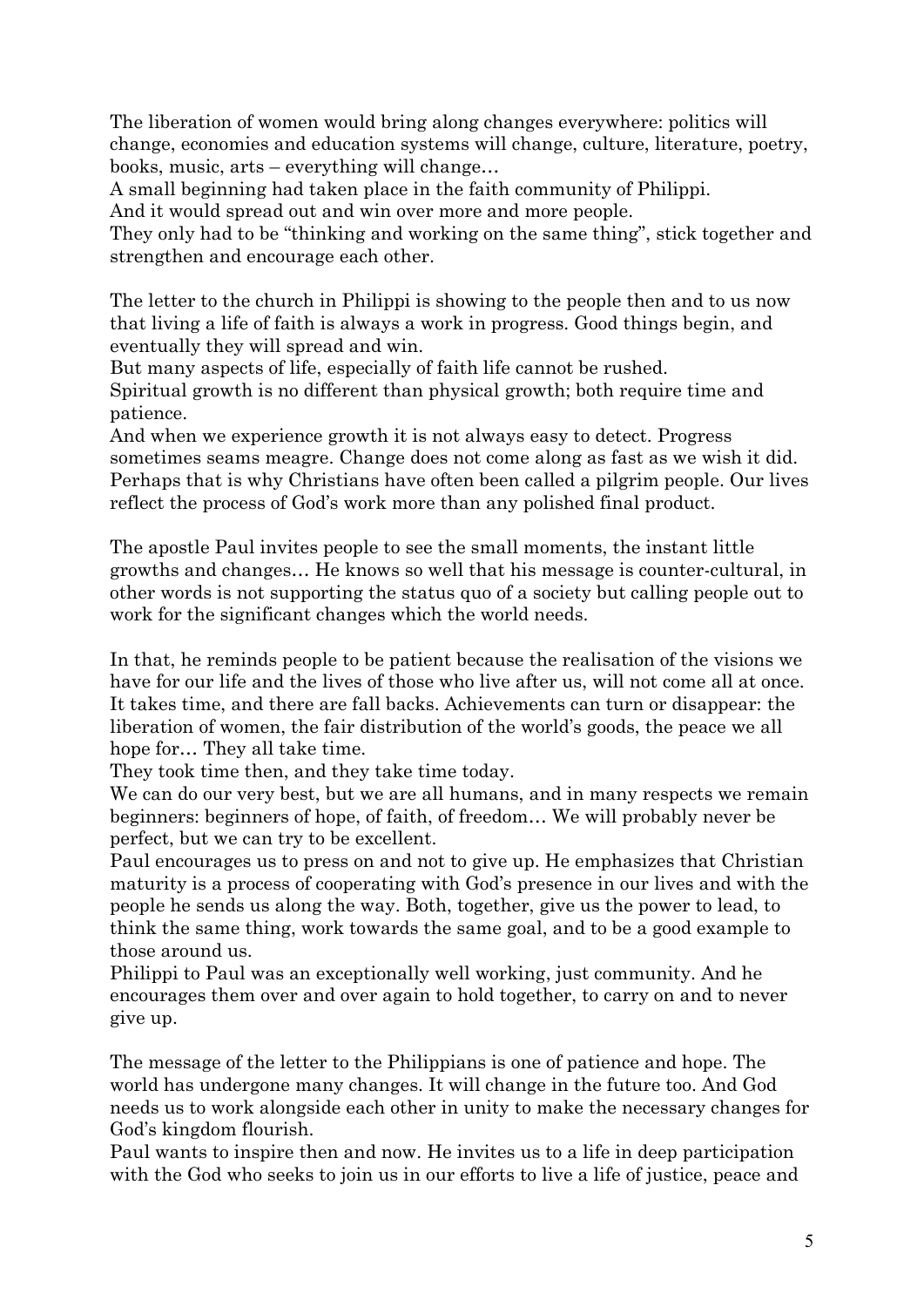equality of all human beings. God offers us his partnership and invites us to be his co-workers in a world in which we all are meant to be equal and free.

Let me express that with a woman's creed written when I was a teenager: **(Rachel Conrad Wahlberg, "Jesus and the Freed Woman" 1978)**

I believe in God who created woman and man in God's own image who created the world and gave both sexes the care of the earth. I believe in Jesus child of God chosen of God born of the woman Mary who listened to women and liked them who stayed in their homes who discussed the Kingdom with them who was followed and financed by women disciples. I believe in Jesus who discussed theology with a woman at a well and first confided in her his messiahship who motivated her to go and tell her great news to the city. I believe in Jesus who received anointing from a woman at Simon's house who rebuked the men guests who scorned her I believe in Jesus who said this woman will be remembered for what she did minister to Jesus. I believe in Jesus who acted boldly to reject the blood taboo of ancient societies by healing the audacious woman who touched him. I believe in Jesus who healed a woman on the Sabbath and made her straight because she was a human being. I believe in Jesus who spoke of God as a woman seeking the lost coin